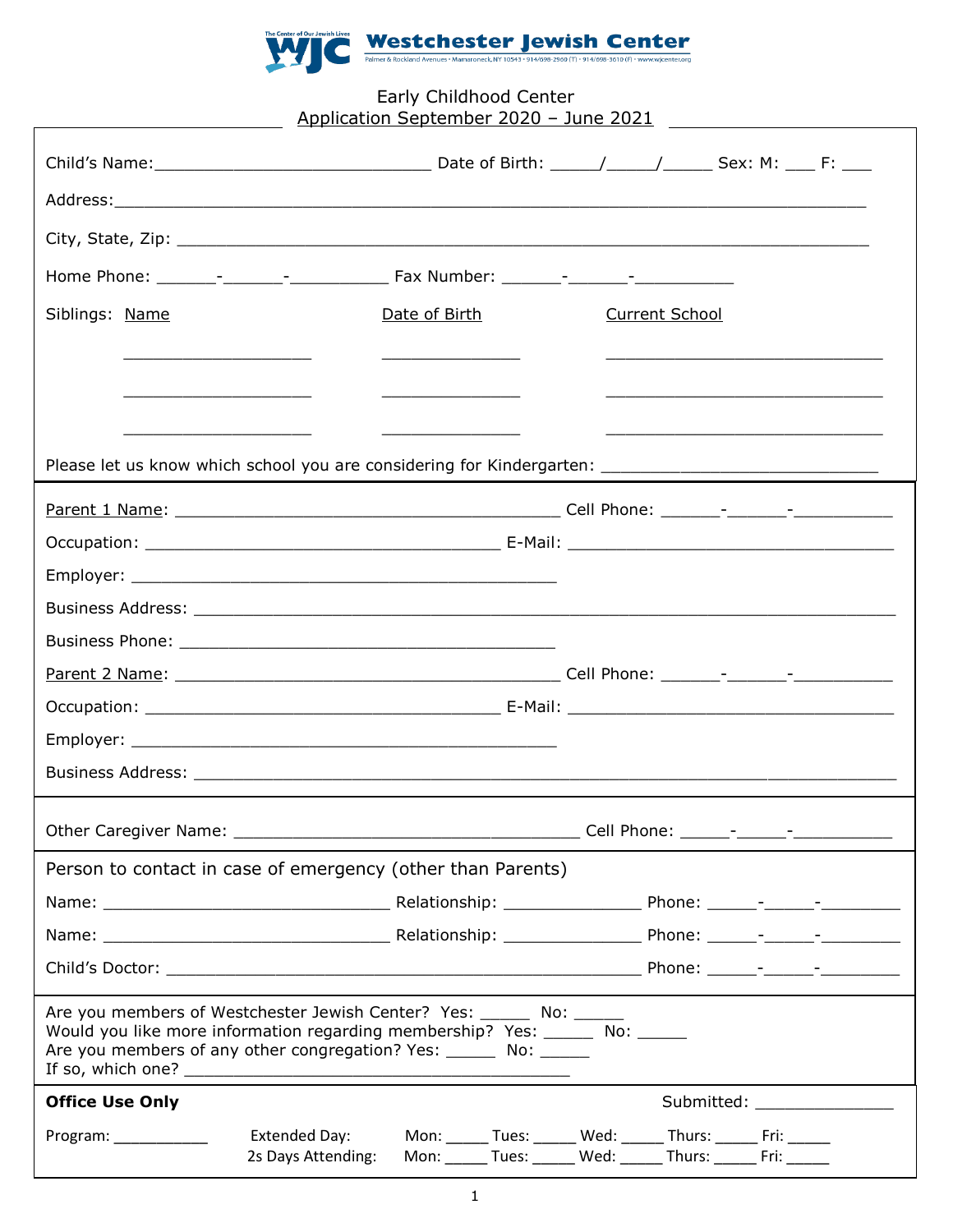| <b>Little Ones &amp; Friends: Payment in full is required.</b><br>Please fill out the Payment Plan Form on page 3 & include: Parent Auxiliary Dues - \$45                                                                                                                                                                                                                                                                                                      |                                                                                   |                                                                                   |  |  |  |
|----------------------------------------------------------------------------------------------------------------------------------------------------------------------------------------------------------------------------------------------------------------------------------------------------------------------------------------------------------------------------------------------------------------------------------------------------------------|-----------------------------------------------------------------------------------|-----------------------------------------------------------------------------------|--|--|--|
| Security Fee - \$50<br>Please postdate checks/credit card authorization for June 26 <sup>th</sup> , 2021. Payments will be processed on<br>June $26^{th}$ , 2021.                                                                                                                                                                                                                                                                                              |                                                                                   |                                                                                   |  |  |  |
| 1 Day - Friday: 9:15 - 10:30am                                                                                                                                                                                                                                                                                                                                                                                                                                 | <b>WJC Member Tuition</b><br>\$500.00                                             | <b>Non-Member Tuition</b><br>\$750.00                                             |  |  |  |
| <u>Two Year Olds</u><br>2 Days: 9:00-11:30am - Wednesday & Friday<br>$\_$ 3 Days: 9:00-11:30am - Mon-Tues-Thurs<br>4 Days: 9:00-11:30am<br>5 Days: 9:00-11:30am - Monday - Friday                                                                                                                                                                                                                                                                              | <b>WJC Member Tuition</b><br>\$4,679.00<br>\$6,333.00<br>\$7,442.00<br>\$8,541.00 | Non-Member Tuition<br>\$6,056.00<br>\$8,189.00<br>\$9,664.00<br>\$11,107.00       |  |  |  |
| <u>Three Year Olds</u><br>5 Days: 9:00-12:00pm - Monday - Friday                                                                                                                                                                                                                                                                                                                                                                                               | <b>WJC Member Tuition</b><br>\$8,541.00                                           | <b>Non-Member Tuition</b><br>\$11,107.00                                          |  |  |  |
| <b>Three Year Olds: Extended Day</b>                                                                                                                                                                                                                                                                                                                                                                                                                           |                                                                                   |                                                                                   |  |  |  |
| 1 Day<br>2 Days<br>3 Days<br>4 Days<br>Check Day/ Activity                                                                                                                                                                                                                                                                                                                                                                                                     | WJC Member Tuition<br>\$989.00<br>\$1,817.00<br>\$2,719.00<br>\$3,583.00          | Non-Member Tuition<br>\$1,194.00<br>\$2,197.00<br>\$3,299.00<br>\$4,374.00        |  |  |  |
| Mon: Dance & Drum                                                                                                                                                                                                                                                                                                                                                                                                                                              | Wed: Artistree _____ or GB Soccer ____                                            |                                                                                   |  |  |  |
| Tues: Holistic Kids ______ or Tae Kwon Do _____                                                                                                                                                                                                                                                                                                                                                                                                                | Thurs: Mad Science                                                                |                                                                                   |  |  |  |
| <b>WJC Member Tuition</b><br>Friday: Yoga 12 - 1pm<br>$$610.00$ $\_$                                                                                                                                                                                                                                                                                                                                                                                           | <b>Non-Member Tuition</b><br>$$770.00$ $\_$                                       |                                                                                   |  |  |  |
| <b>Four Year Olds</b><br>5 Days: 9:00-12:00pm - Monday - Friday                                                                                                                                                                                                                                                                                                                                                                                                | <b>WJC Member Tuition</b><br>\$8,541.00                                           | <b>Non-Member Tuition</b><br>\$11,107.00                                          |  |  |  |
| <b>Four Year Olds: Extended Day</b>                                                                                                                                                                                                                                                                                                                                                                                                                            |                                                                                   |                                                                                   |  |  |  |
| 1 Day<br>2 Days<br>3 Days<br>4 Days<br>Check Day/Activity                                                                                                                                                                                                                                                                                                                                                                                                      | <b>WJC Member Tuition</b><br>\$1,438.00<br>\$2,853.00<br>\$3,990.00<br>\$4,670.00 | <b>Non-Member Tuition</b><br>\$1,694.00<br>\$3,366.00<br>\$4,647.00<br>\$5,639.00 |  |  |  |
| Mon: Dance & Drum _____<br>Tues: Holistic Kids ______ or Tae Kwon Do ____                                                                                                                                                                                                                                                                                                                                                                                      | Wed: Artistree _____ or GB Soccer ____<br>Thurs: Mad Science _____                |                                                                                   |  |  |  |
| <b>WJC Member Tuition</b><br>$Eriday$ : Yoga 12 - 1pm                                                                                                                                                                                                                                                                                                                                                                                                          | <b>Non-Member Tuition</b>                                                         |                                                                                   |  |  |  |
| *** Please note: Extended Day tuition is non-refundable. ***                                                                                                                                                                                                                                                                                                                                                                                                   |                                                                                   |                                                                                   |  |  |  |
| <b>Required for Registration</b><br>• \$500.00 Deposit (Non-refundable)<br>• Completed Application & Payment Plan Form with signatures (pgs 2 & 3)<br>• Post-dated checks/credit card authorization form<br>Please note we expect the listed tuition to remain in place when the WJC budget is passed in May, but<br>should a tuition increase be mandated at that time, it will be billed to you and must be paid in full by<br>June 27 <sup>th</sup> , 2021. |                                                                                   |                                                                                   |  |  |  |
| Date <u>and</u>                                                                                                                                                                                                                                                                                                                                                                                                                                                |                                                                                   |                                                                                   |  |  |  |